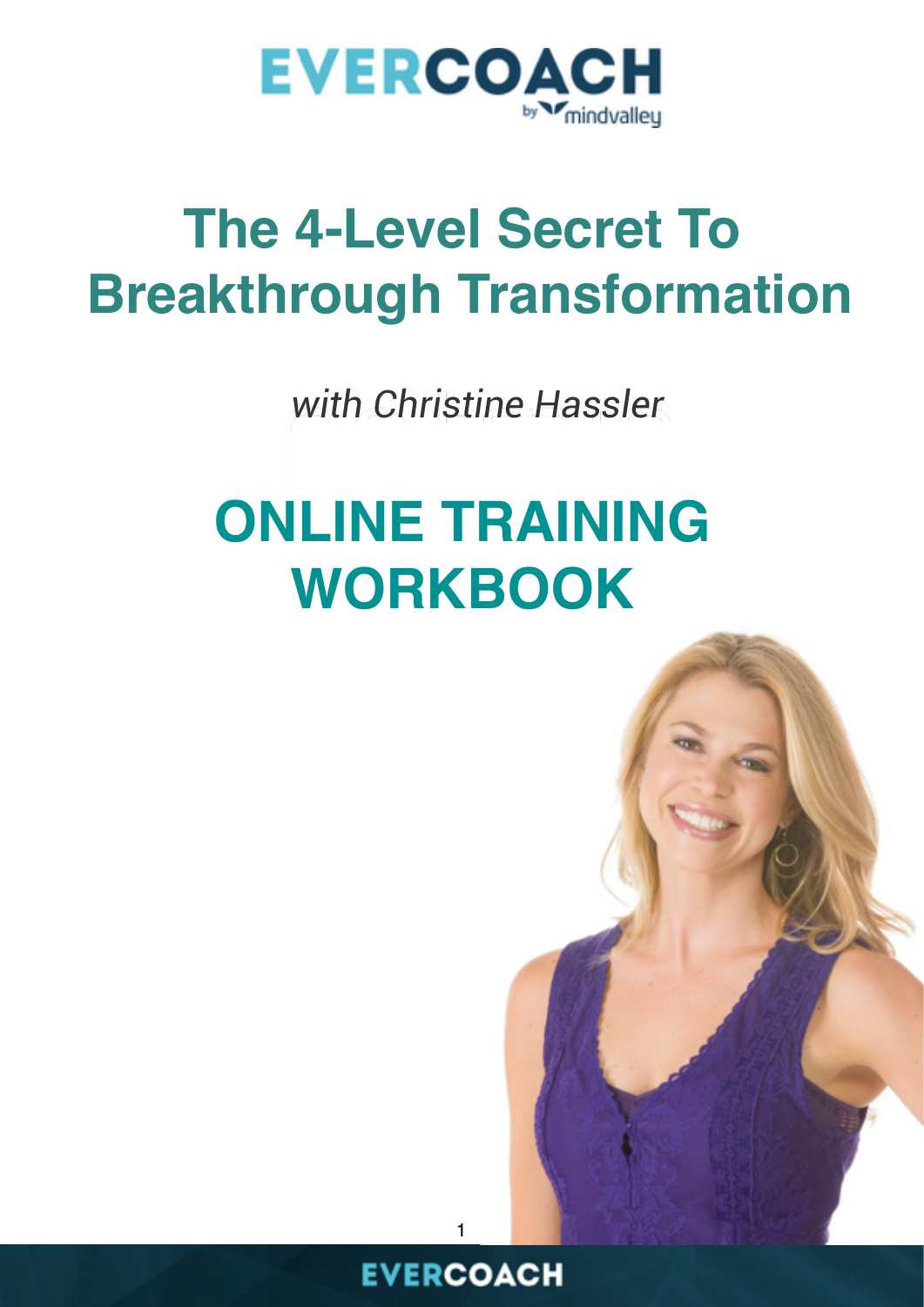Online Training *with Christine Hassler*

## YOUR OFFICIAL ONLINE TRAINING GUIDEBOOK

#### **4 Simple Tips To Get The Most Out of This Class:**

- 1. Print out this workbook before the class starts so you can write down your notes as you listen.
- 2. Review the topic outline so you know what to listen out for. Make sure you've set aside private time for this session, so you'll be able to focus and fully receive the benefits of the session.
- 3. During the event, write down ALL the interesting and new ideas and inspirations you get while listening — that way you won't lose the information most relevant to you.
- 4. Think of how you can implement the systems and techniques revealed in this session.

#### **Preparation Tips:**

- Make sure you are in a quiet place where nothing can distract you and that you are not driving a car or any other vehicle. Be in a comfortable position and a right setting, so you are not distracted or anxious.
- Stretch your muscles before starting the class. Stretching loosens the muscles and tendons allowing you to sit more comfortably. Additionally, stretching begins the process of "going inward" and brings added focus to the body.
- Get yourself a cup of tea or coffee. Drinking it promotes the increased activity of the anterior cingulate gyrus in the specific areas of the brain that are involved in planning, attention, monitoring, and concentration.

Thank you for joining our online class. We hope you enjoy it!

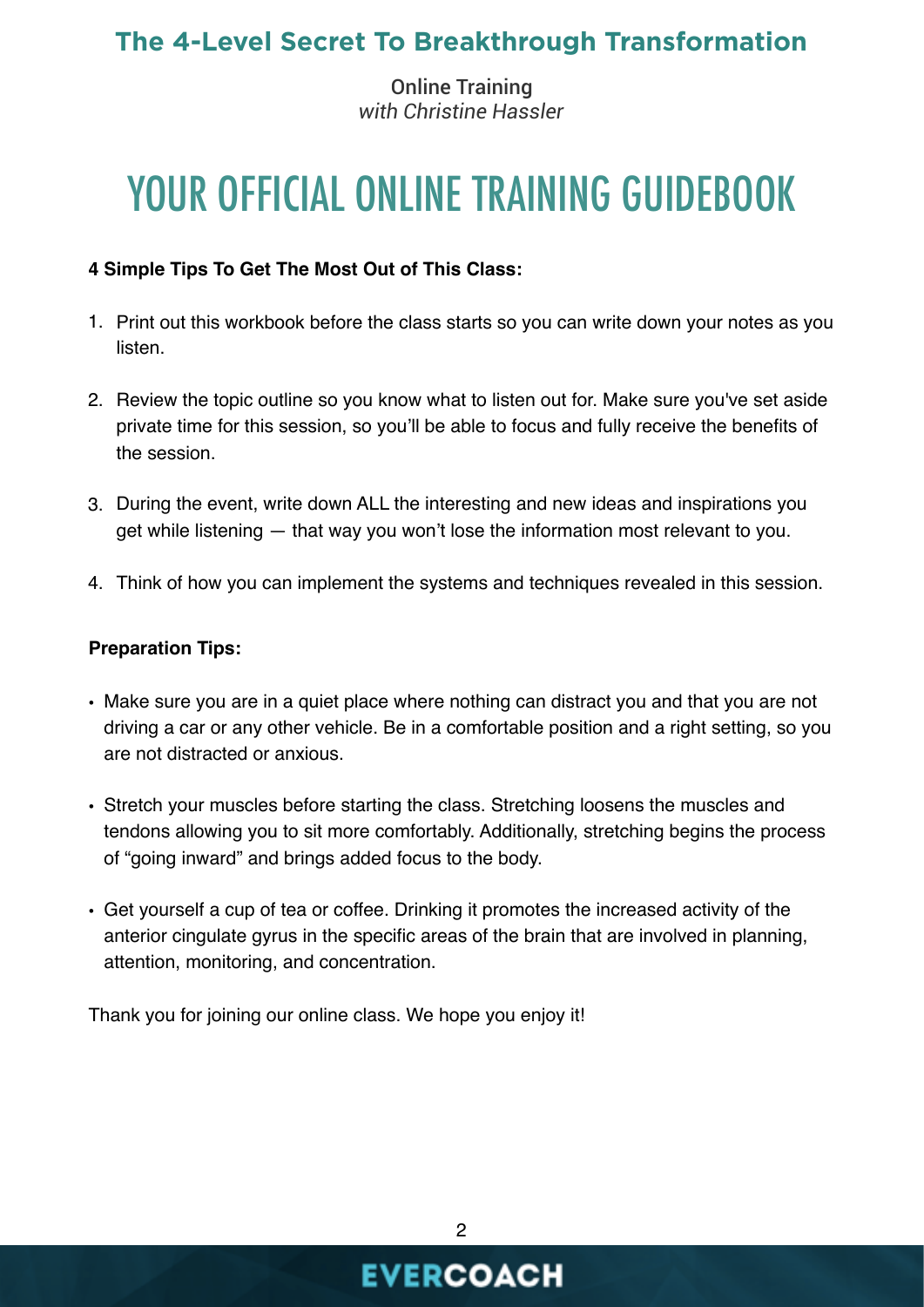Online Training *with Christine Hassler*

## Part 1: Self Assessment Exercises

## SECTION I: UNDERSTANDING YOUR COACHING VALUE

This section is for your own information and self-awareness and does not relate directly to the presentation and content presented.

*"I promise you, whatever happens in your life that surprises you and fills you up, is because you took some action and did something." - Christina Berkley*

\_\_\_\_\_\_\_\_\_\_\_\_\_\_\_\_\_\_\_\_\_\_\_\_\_\_\_\_\_\_\_\_\_\_\_\_\_\_\_\_\_\_\_\_\_\_\_\_\_\_\_\_\_\_\_\_\_\_\_\_\_\_\_\_\_\_\_\_\_\_\_\_

\_\_\_\_\_\_\_\_\_\_\_\_\_\_\_\_\_\_\_\_\_\_\_\_\_\_\_\_\_\_\_\_\_\_\_\_\_\_\_\_\_\_\_\_\_\_\_\_\_\_\_\_\_\_\_\_\_\_\_\_\_\_\_\_\_\_\_\_\_\_\_\_

#### **Which of The Following Personal Aspects Would Be The One Most Valuable to You?**

Rate from 1 to 5 in order of importance.

- Be congruent to who I am in all areas of my life
- Improve my coaching knowledge and skills
- Stick to my unique style when I work with other people
- Improve my confidence to charge higher rates
- Be able to make people come back to me over and over again

## SECTION II: DEFINING YOUR BLOCKS

#### **Which Of The Below Best Describes Your Experience?**

Please define blocks you think you relate to.

1. I feel I can't be fully myself around other people.

YES, THAT'S ME! SOMEWHAT/ SOMETIMES NO, THAT'S NOT ME

3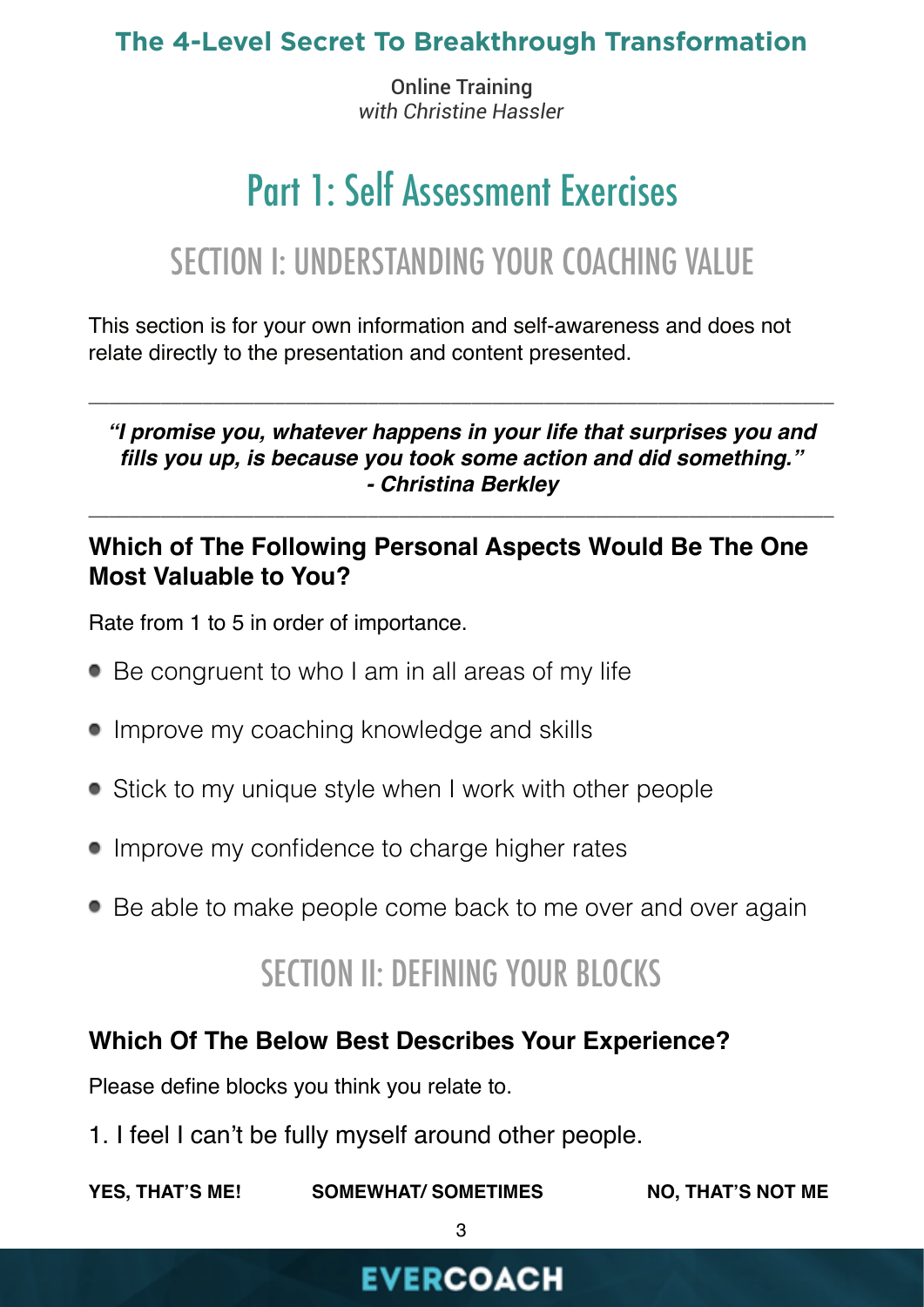Online Training *with Christine Hassler*

2. I feel I express and share myself enough to impact the world through my coaching.

YES, THAT'S ME! SOMEWHAT/ SOMETIMES NO, THAT'S NOT ME 3. I have enough money to develop and build my coaching business.

YES, THAT'S ME! SOMEWHAT/ SOMETIMES NO, THAT'S NOT ME 4. I feel I've tried a lot of systems, but nothing has worked for me in the long run.

YES, THAT'S ME! SOMEWHAT/ SOMETIMES NO, THAT'S NOT ME 5. I feel like many of the available marketing strategies don't support my desirable daily routine and lifestyle.

YES, THAT'S ME! SOMEWHAT/ SOMETIMES NO, THAT'S NOT ME 6. I find it hard to network and connect with potential clients.

YES, THAT'S ME! SOMEWHAT/ SOMETIMES NO, THAT'S NOT ME

7. I struggle to get someone excited to work with me.

YES, THAT'S ME! SOMEWHAT/ SOMETIMES NO, THAT'S NOT ME 8. I feel I have a lot of hesitation or limiting beliefs around building my coaching practice.

YES, THAT'S ME! SOMEWHAT/ SOMETIMES NO, THAT'S NOT ME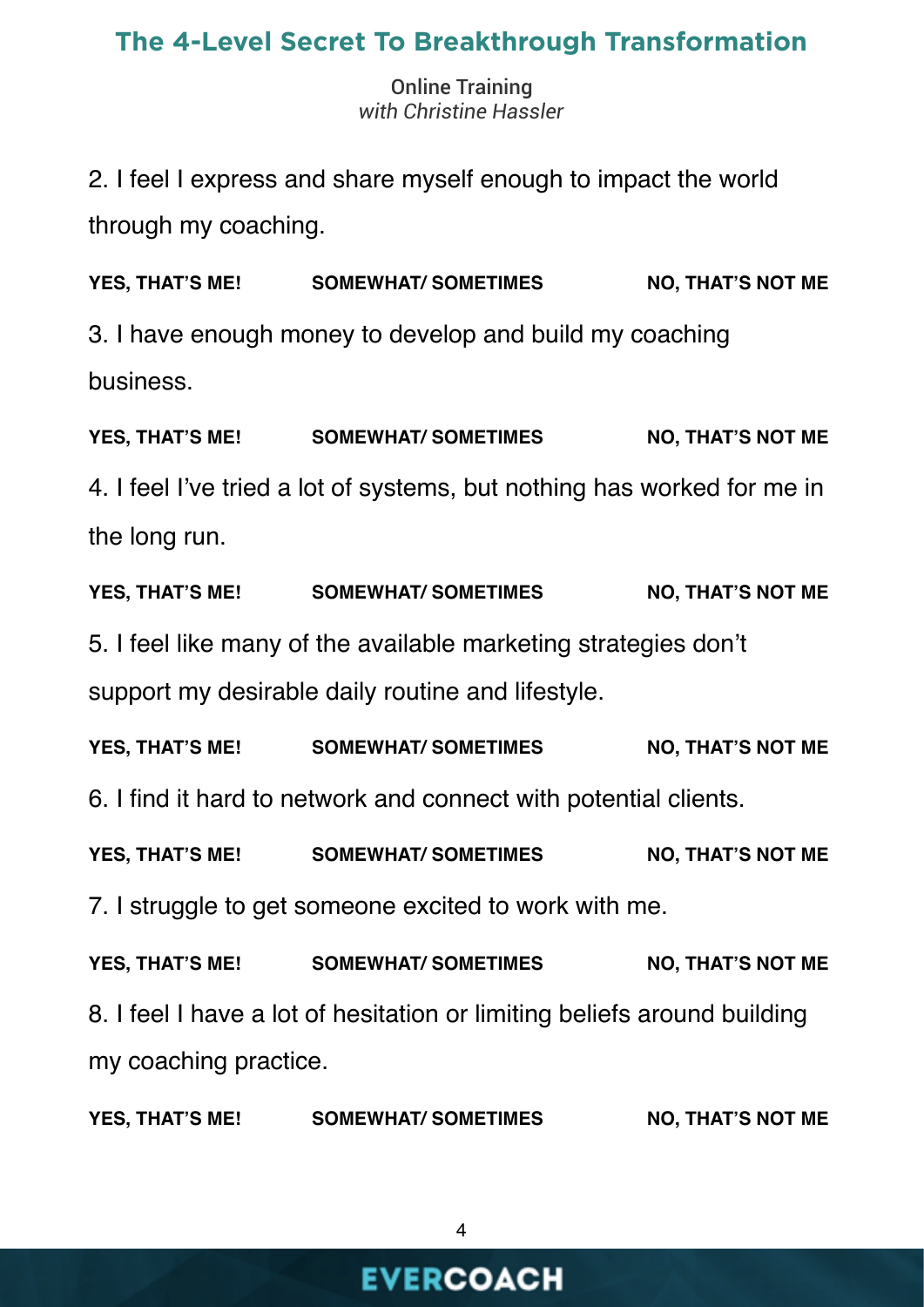Online Training *with Christine Hassler*

## SECTION III: AREAS TO DEFINE YOUR COACHING

#### **Why is it important to define your strategy to develop your coaching practice?**

Before you proceed with the Online Training, please fill in the quiz below. On a scale from 0 to 10, please rate where you are right now. 0 being you're nowhere near where you want to be, 10 being you are exactly where you want.

| Where you<br>are now<br>$0 - 10$ | If you were to rate yourself on                                                                    |
|----------------------------------|----------------------------------------------------------------------------------------------------|
|                                  | How powerful am I during a coaching conversation when I am<br>trying to create impact?             |
|                                  | How am I impacting the client on a emotional level?                                                |
|                                  | How am I impacting the client on a spiritual level?                                                |
|                                  | How am I impacting the client on a behavioral level?                                               |
|                                  | How am I impacting the client on a mental level?                                                   |
|                                  | How confident am I going into a coaching conversation to<br>create a transformation for my client? |
|                                  | I am clear on what I have to offer and how to make that offer                                      |
|                                  | I am satisfied with my current state of coaching practice                                          |
|                                  | I have the skills, talents, and resources to define and develop<br>my coaching practice            |
|                                  | I have a strategy that enables me to find and enroll clients fast                                  |
|                                  | I'm able to make finding clients a lifestyle that is easy to<br>optimize in all areas of my life   |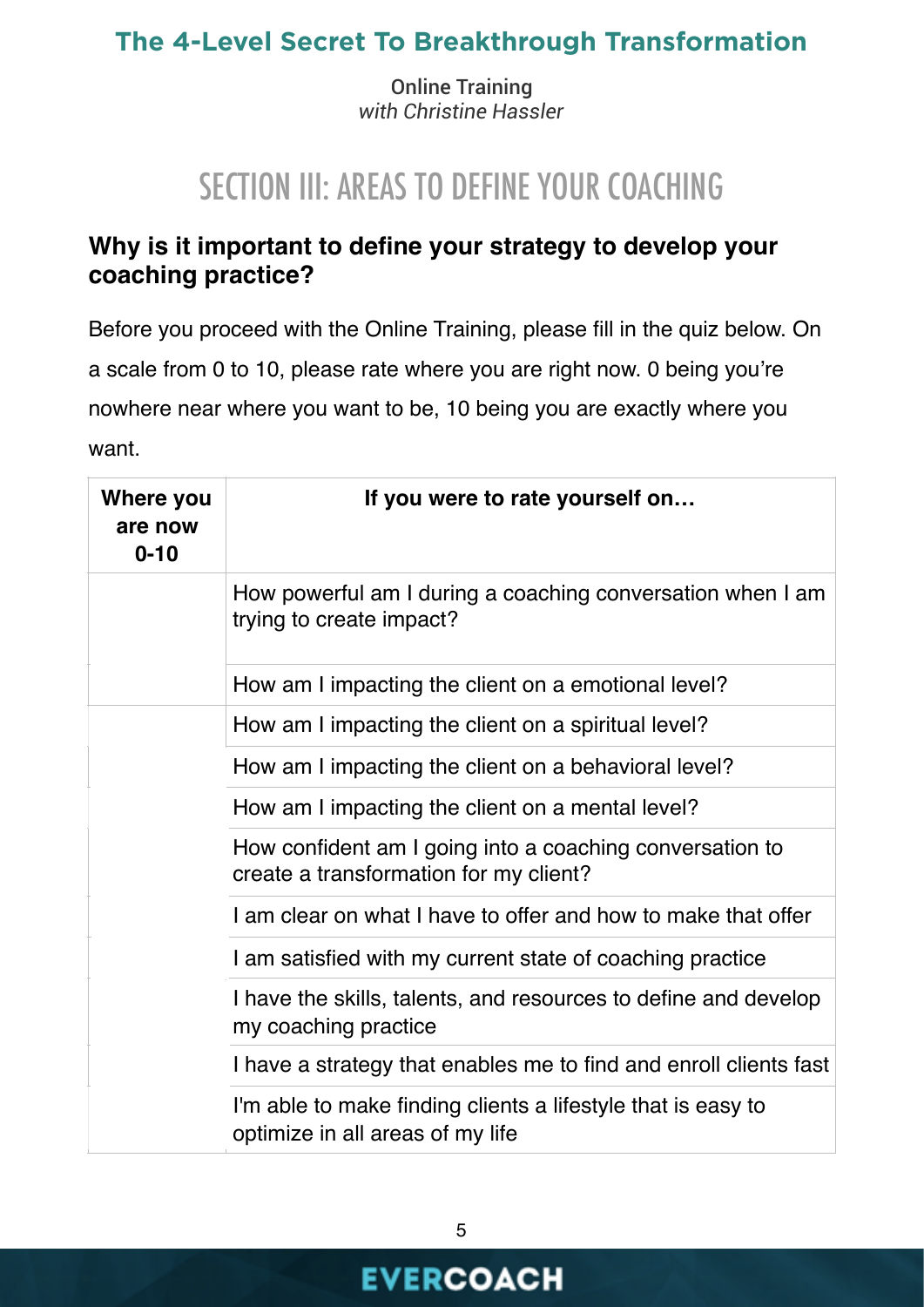Online Training *with Christine Hassler*

As an exercise, try answering these questions in one sentence.

**How do I feel about where my coaching practice is at?** 

**Why is it important to identify my own style and scope of coaching?**

**What is my desirable lifestyle? Who am I in the marketplace? What do I stand for?**

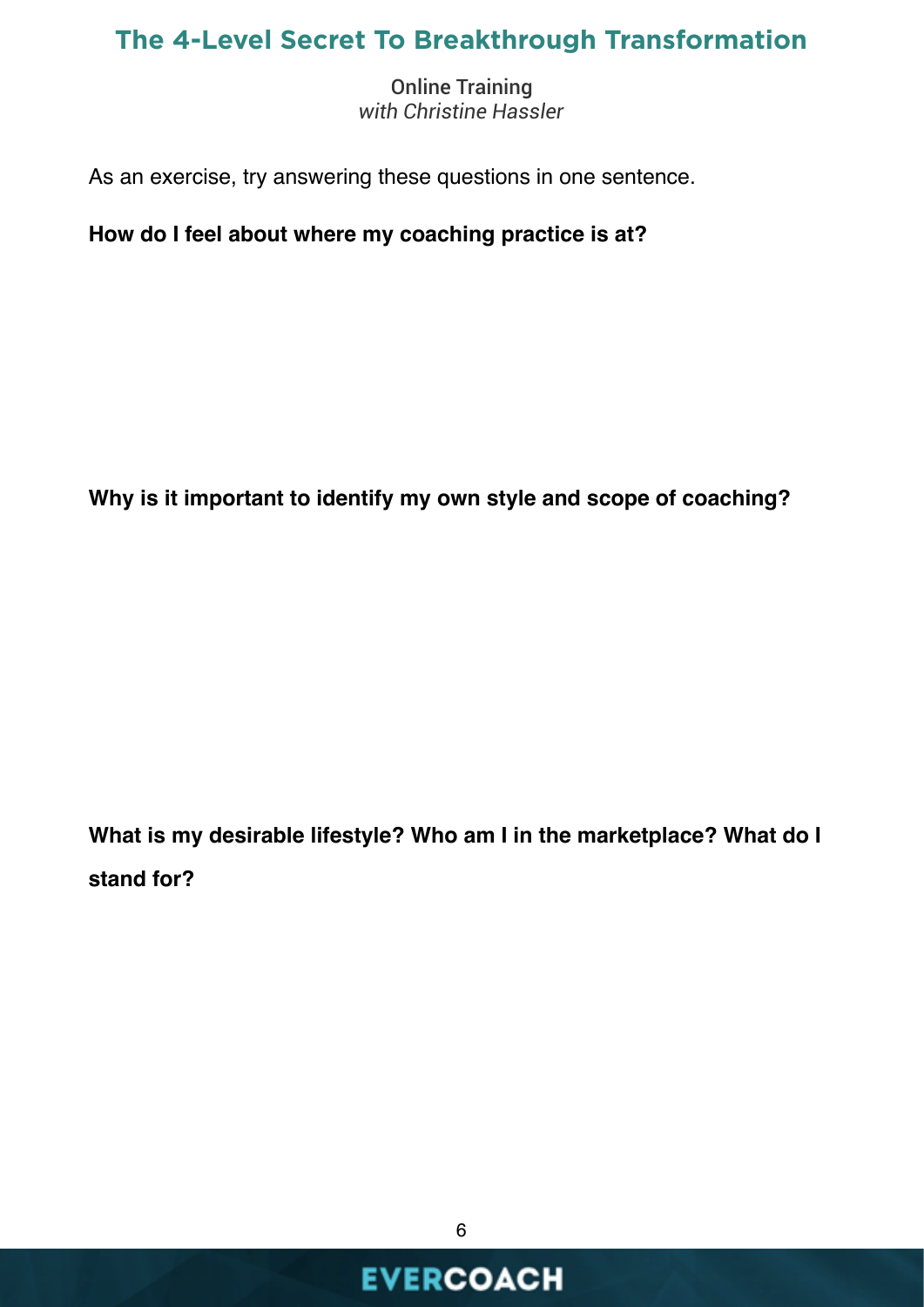Online Training *with Christine Hassler*

#### **What makes me stand out so more people can resonate with me and**

**come to me to have powerful conversations?**

**What is my biggest challenge? Why do I sometimes slow down instead of keeping up?** 



\_\_\_\_\_\_\_\_\_\_\_\_\_\_\_\_\_\_\_\_\_\_\_\_\_\_\_\_\_\_\_\_\_\_\_\_\_\_\_\_\_\_\_\_\_\_\_\_\_\_\_\_\_\_\_\_\_\_\_\_\_\_\_\_\_\_\_\_\_\_\_\_ 7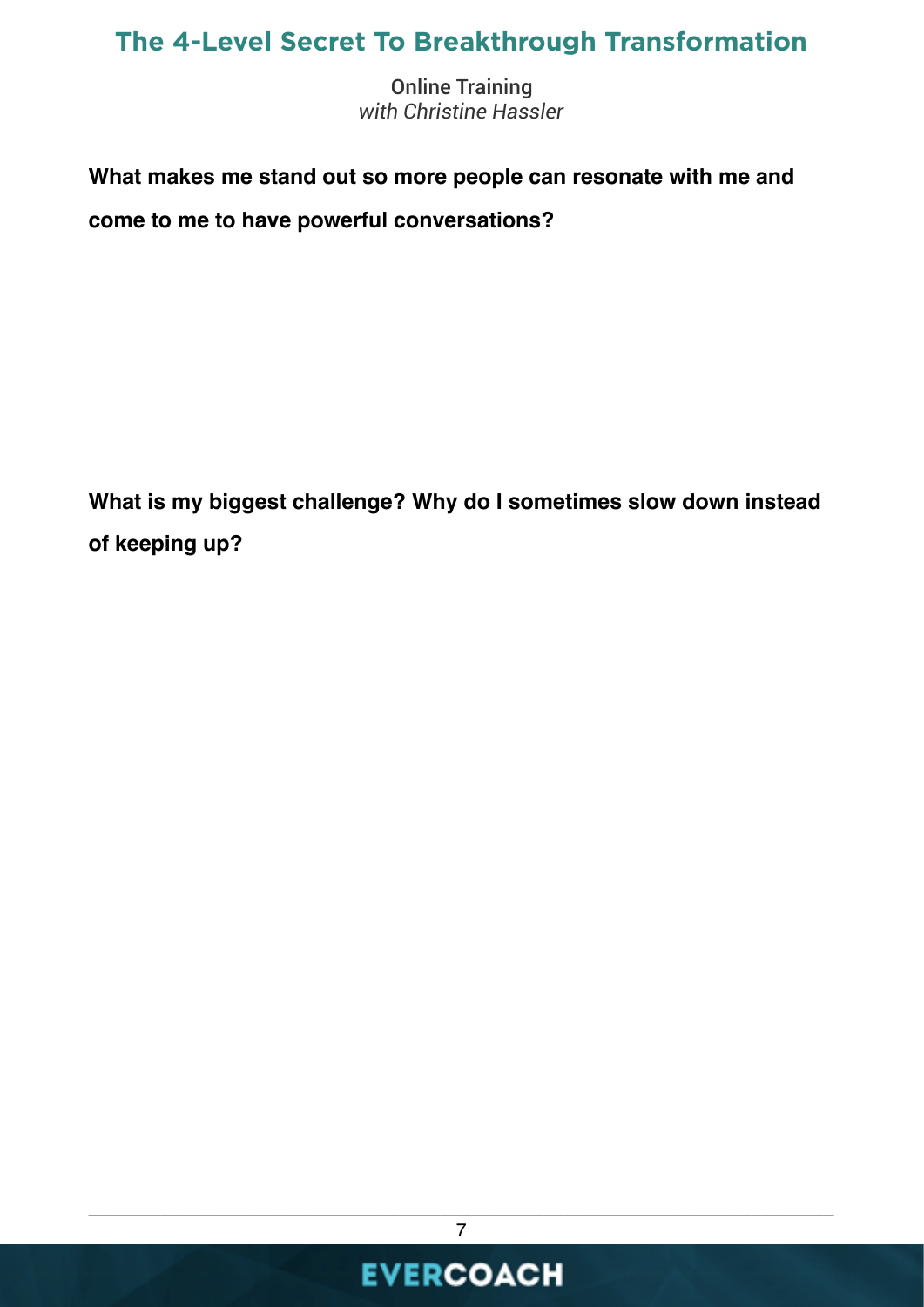Online Training *with Christine Hassler*

#### *"There are billions of people in the world who are so hungry for*

*this kind of transformational work."*

*\_\_\_\_\_\_\_\_\_\_\_\_\_\_\_\_\_\_\_\_\_\_\_\_\_\_\_\_\_\_\_\_\_\_\_\_\_\_\_\_\_\_\_\_\_\_\_\_\_\_\_\_\_\_\_\_\_*

This part is for you to take notes while you listen to the online training. It is directly related to the workshop with Christine. Fill in the blanks as you progress. The workbook is editable if you use a digital version so just start typing in the space provided. Otherwise, write it down in the empty space. These will be the takeaways that will help you get the best experience out of the class.

## 4-Level Secret

*List the 4 levels below:*

1.

2.

3.

4*.*

#### **First Level: and the set of the set of the set of the set of the set of the set of the set of the set of the set of the set of the set of the set of the set of the set of the set of the set of the set of the set of the**

We have to look at ourselves We should not look at only one or another level.

| When there are suppressed    | tit is going to manifest       |  |
|------------------------------|--------------------------------|--|
| somewhere else.              |                                |  |
| It will be hard to create    | if you can't make clients deal |  |
| with the situation on        | level.                         |  |
| You have to create the       | for people to connect on       |  |
| level, for the clients to be |                                |  |

*"We want to help them transform, heal them from the past." - Christine Hassler*

8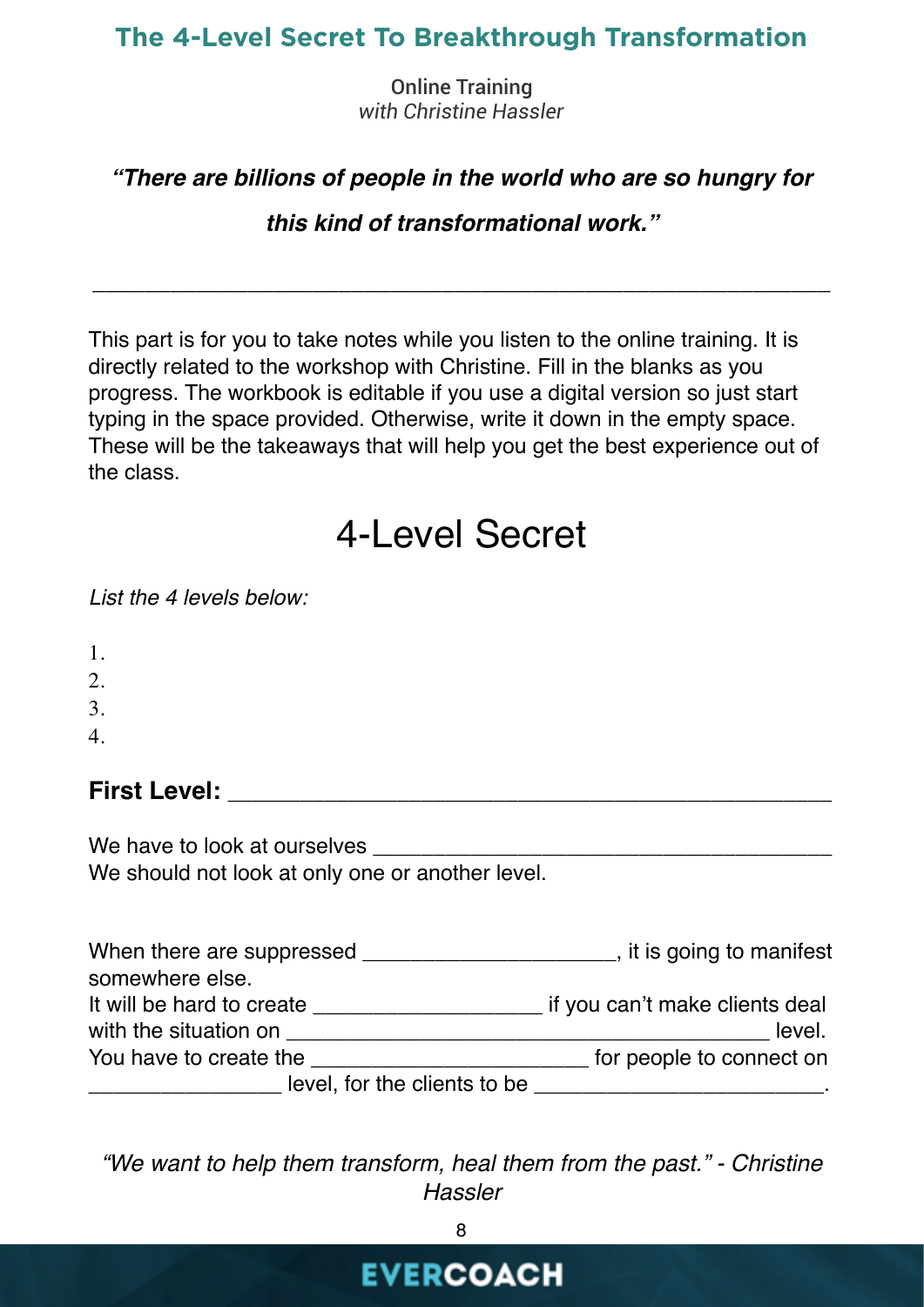Online Training *with Christine Hassler*

| This level is about about _____________ system, about the _____________ we<br>create.                                                                             |
|-------------------------------------------------------------------------------------------------------------------------------------------------------------------|
|                                                                                                                                                                   |
|                                                                                                                                                                   |
|                                                                                                                                                                   |
| behavior and thoughts.                                                                                                                                            |
|                                                                                                                                                                   |
| to start making the right decisions.                                                                                                                              |
|                                                                                                                                                                   |
|                                                                                                                                                                   |
|                                                                                                                                                                   |
|                                                                                                                                                                   |
|                                                                                                                                                                   |
|                                                                                                                                                                   |
| Certain actions come because of ________________, or ______________,                                                                                              |
| As a coach, it is important to show the client how to act from a different place:<br>instead of acting away from _______________________, start acting toward the |
|                                                                                                                                                                   |
|                                                                                                                                                                   |
|                                                                                                                                                                   |
|                                                                                                                                                                   |
|                                                                                                                                                                   |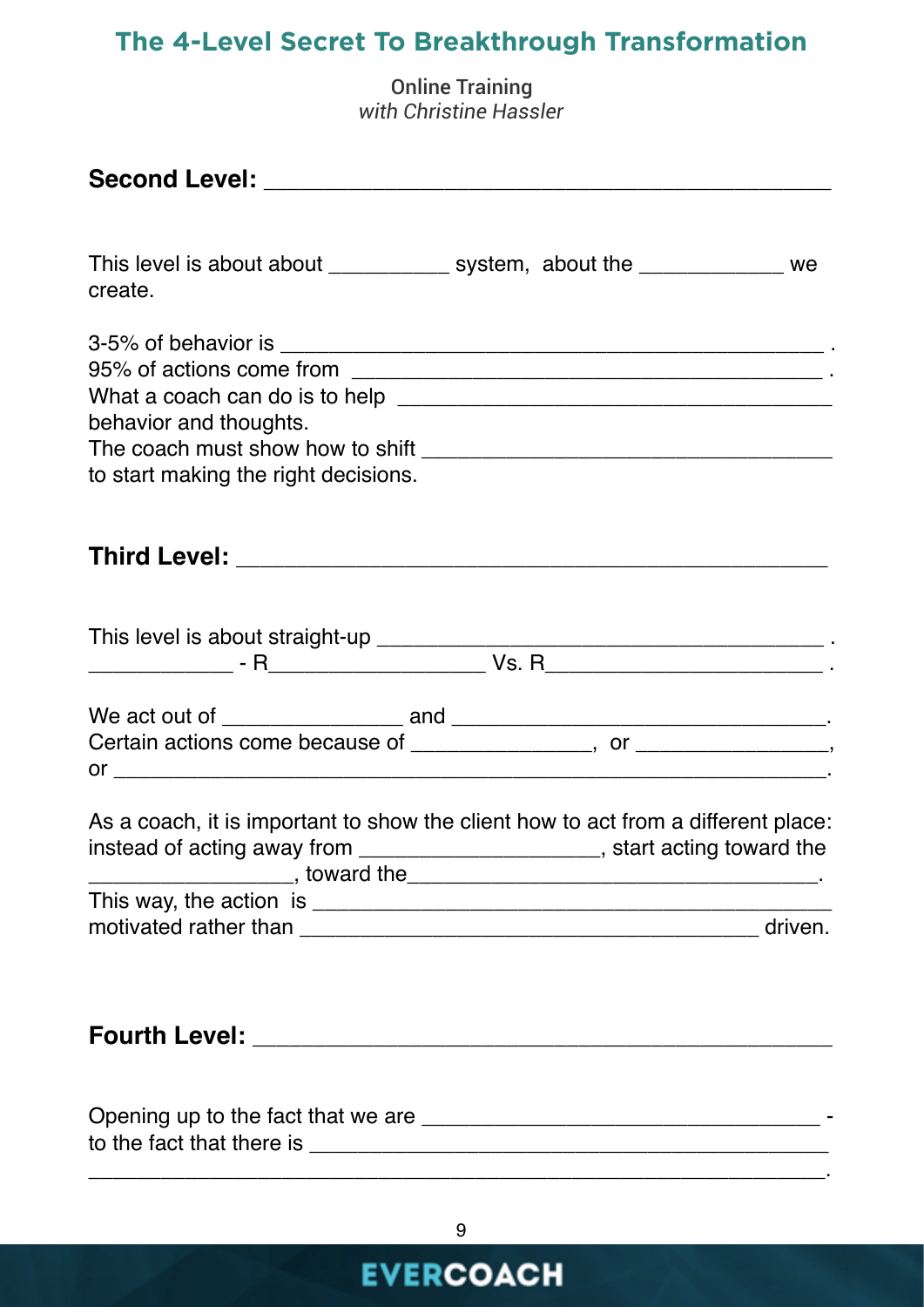Online Training *with Christine Hassler*

#### **What signs do I need to look for while talking to a client to identify which level they are most challenged with?**

On **Level:** 

- You have to realize that the art of coaching is **being present, creating the safe space, being curious and asking a lot of questions.**
- If you notice that the client deflects or you see another physical way in which the client starts to move away or hold back, those are a good signs of an **emotional repression.**
- When the client is challenged on this level**,** they would try to avoid emotions and resist them by showing signs of **deflection, avoidance, eyes moving or swelling up, running, changing the subject**. These signs mean that there is an old wound, old hurt.
- People generally **feel uncomfortable with expressing emotion;** they don't want to be seen as weak, being called out of control.

*Your goal is to make it okay for the client to be seen vulnerable!*

On \_\_\_\_\_\_\_\_\_\_\_\_\_\_\_\_\_\_\_\_ Level:

- The most important thing to recognize the issue on this level is to **listen carefully**.
- People are **convinced** that their story is very accurate.
- When you spot that there is a **strong belief, an old story that became a thought, became a program**, that's when you realize there is an issue.
- Your goal is to look for cues of **what the client is believing is true that is not true at al**l - this is the key indicator we are looking for on this level.

*This is where a lot of negative thoughts are present.*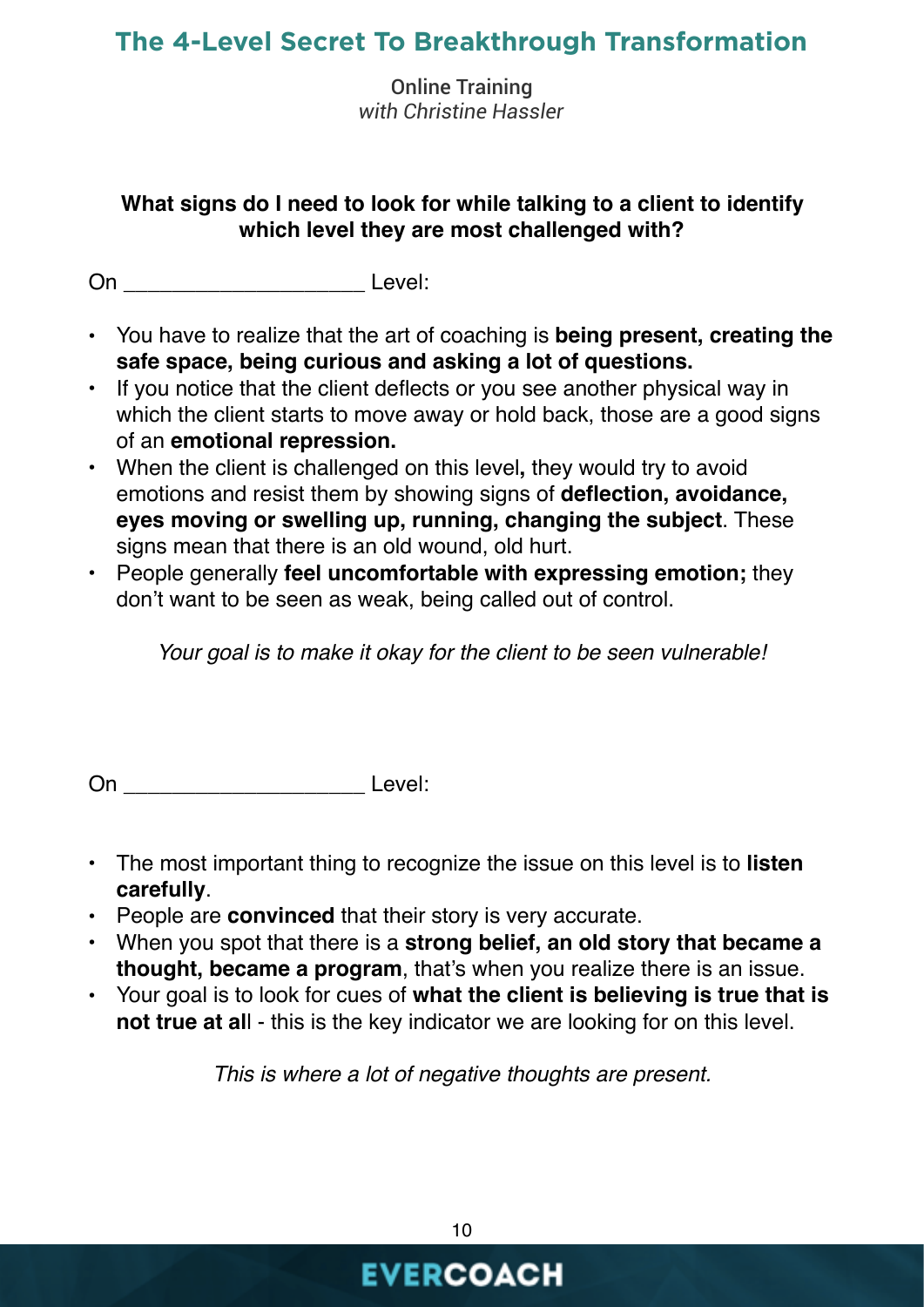Online Training *with Christine Hassler*

On \_\_\_\_\_\_\_\_\_\_\_\_\_\_\_\_\_\_\_\_ Level:

- The definition of insanity is **doing the same thing over and over again and expecting a different result** - this is the kind of thinking/behavior you are looking for here.
- The client has an issue on this level when they come and say they are **tired, feel depleted, have no "me-time,"** talk about day-to-day aspects of life.
- The client has an issue on this level when they feel they are **not heard, not understood, don't feel there are good boundaries** in their life.

*Here is where you have to work on changing actions.* 

On \_\_\_\_\_\_\_\_\_\_\_\_\_\_\_\_\_\_\_\_ Level:

To spot an issue on this level, you have to look for a couple of indicators:

- First indicator: when people **have a lot of fear and a lot of anxiety, they can't feel connected.** With a lot of fear and anxiety, people don't feel connected to something bigger or deeper, nor to their intuition and their wisdom. They don't feel connected to themselves on a soul level. This also results in them **not feeling supported by anything bigger**.
- Second indicator: people have an issue on this level when they are **controlling about everything around them**. In this scenario people plan everything, feel they can't trust anyone, organize every detail. This is usually the case with people who had a tough life.

*Your goal is to make the client feel they are not the victim and open their heart to connect with their inner wisdom.*

 *Your goal is to show how to transform this state so they can make an impact and serve people.*

*This is where we look for miracles, for change in perceptions.*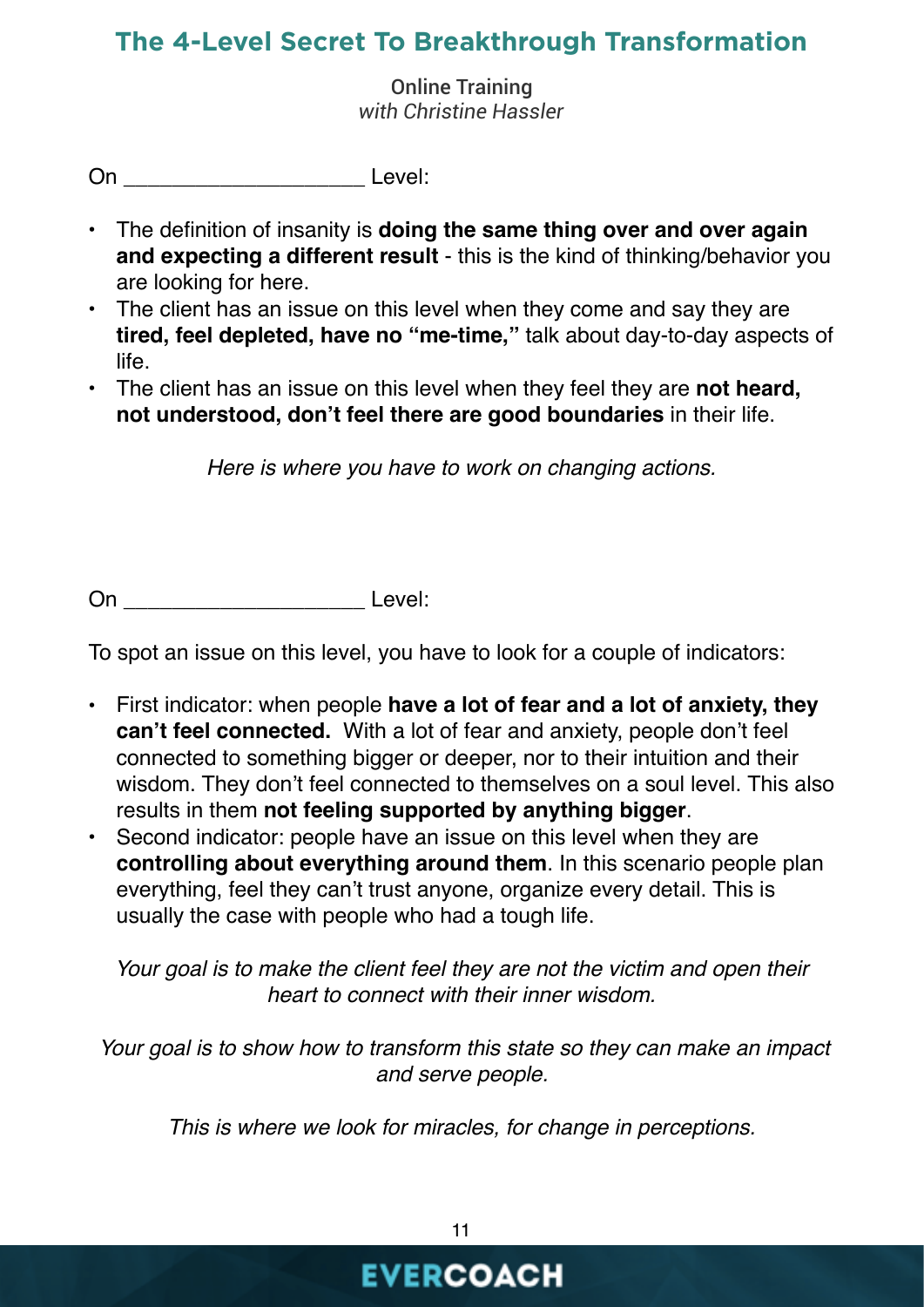Online Training *with Christine Hassler*

To summarize, write down which cues you should be looking for to identify in each of the 4 areas the client has an issue. Fill in the table with characteristics and signs for each level.

| <b>4 Levels of Coaching</b> |        |                   |           |  |  |  |
|-----------------------------|--------|-------------------|-----------|--|--|--|
| Emotional                   | Mental | <b>Behavioral</b> | Spiritual |  |  |  |
|                             |        |                   |           |  |  |  |
|                             |        |                   |           |  |  |  |
|                             |        |                   |           |  |  |  |
|                             |        |                   |           |  |  |  |
|                             |        |                   |           |  |  |  |
|                             |        |                   |           |  |  |  |
|                             |        |                   |           |  |  |  |
|                             |        |                   |           |  |  |  |
|                             |        |                   |           |  |  |  |
|                             |        |                   |           |  |  |  |

**Use this space for any notes, thoughts, and questions that may be coming up now.** 

**EVERCOACH** 

\_\_\_\_\_\_\_\_\_\_\_\_\_\_\_\_\_\_\_\_\_\_\_\_\_\_\_\_\_\_\_\_\_\_\_\_\_\_\_\_\_\_\_\_\_\_\_\_\_\_\_\_\_\_\_\_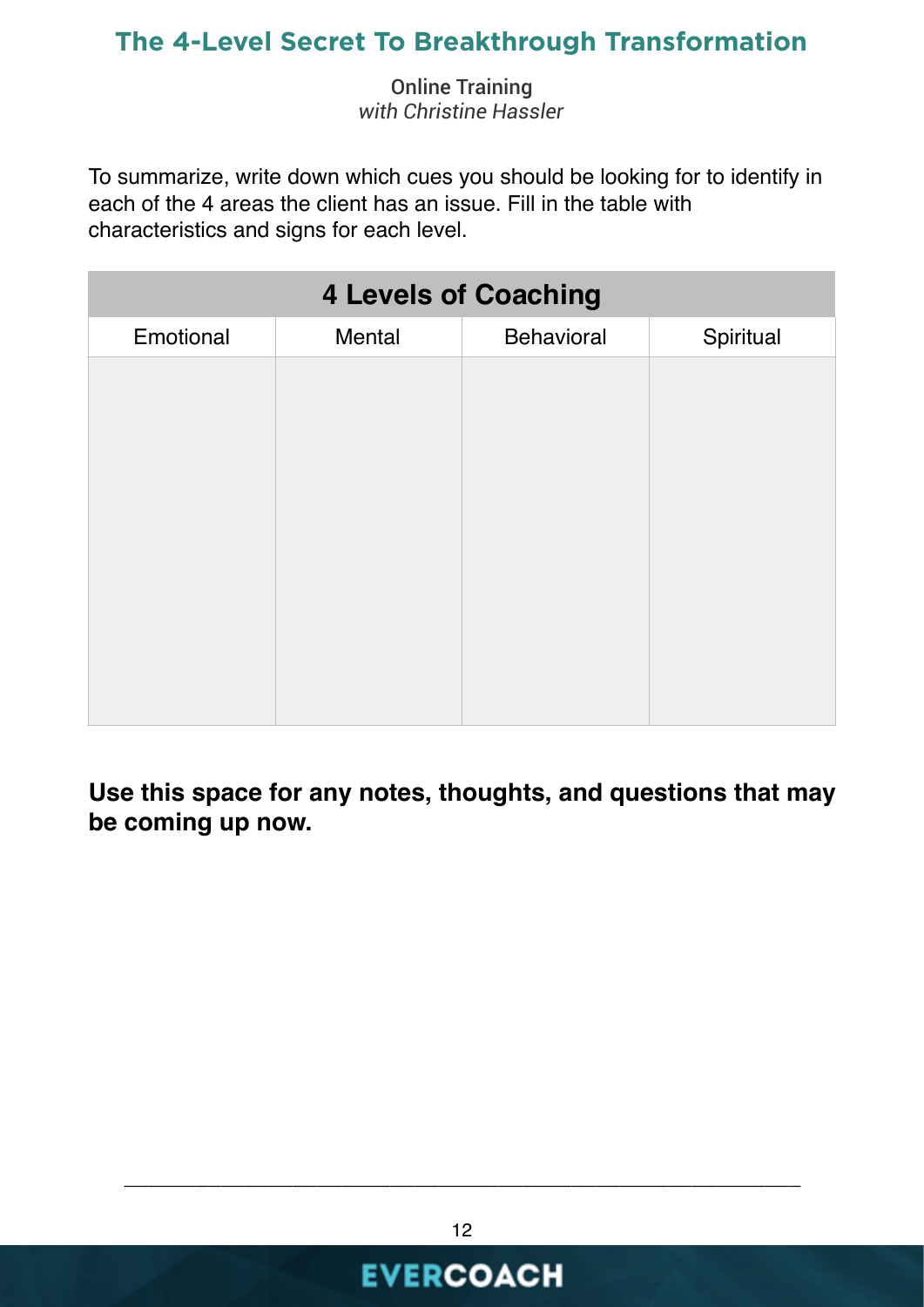Online Training *with Christine Hassler*

*Your* a*bility to listen and ask very powerful questions is the key.*

#### **What are powerful questions?**

- You have to be a powerful listener in order to ask powerful questions.
- Being a great coach is not about giving the great advice or knowing all the answers. In reality, it is to ask questions that make the client think: 'Oh! It's a very good question!' or 'Huh, I never thought about it!'
- Reflect back on the answers of your clients and ask simple open-ended questions, so they interrupt the thought process in the head of the client. This way you model curiosity in the client's head so the client becomes less judgmental.
- To the answer 'I don't know' ask 'Well, if you knew the answer, what would it be?' 100% of the time the client will come up with something.

#### **What are the types of questions I should be asking?**

Ask more open-ended questions. Ask the client:

'Take me back in \_\_\_\_\_\_\_\_\_\_. What was you thinking? What was going on?" Make the client paint a picture for you. You need to get your clients out of their heads and into their feelings to create transformation.

This way you do two things:

- you get into their model of the world
- you help them achieve the state change by taking them back to the experiences - positive or negative

#### **What I am listening for so I can ask open-ended questions?**

*You have to be listening and watching!*

- Look for the emotion that comes when you are talking about a topic. Don't be afraid to interrupt your clients with powerful questions if you see some emotion around a topic. Ask if the clients would like to share more.
- When the client makes a definite blank statement (e.i. ''All men cheat''), always ask the question: 'What makes you think this? What's the evidence to this?" - this disrupts their thinking and makes them question their belief.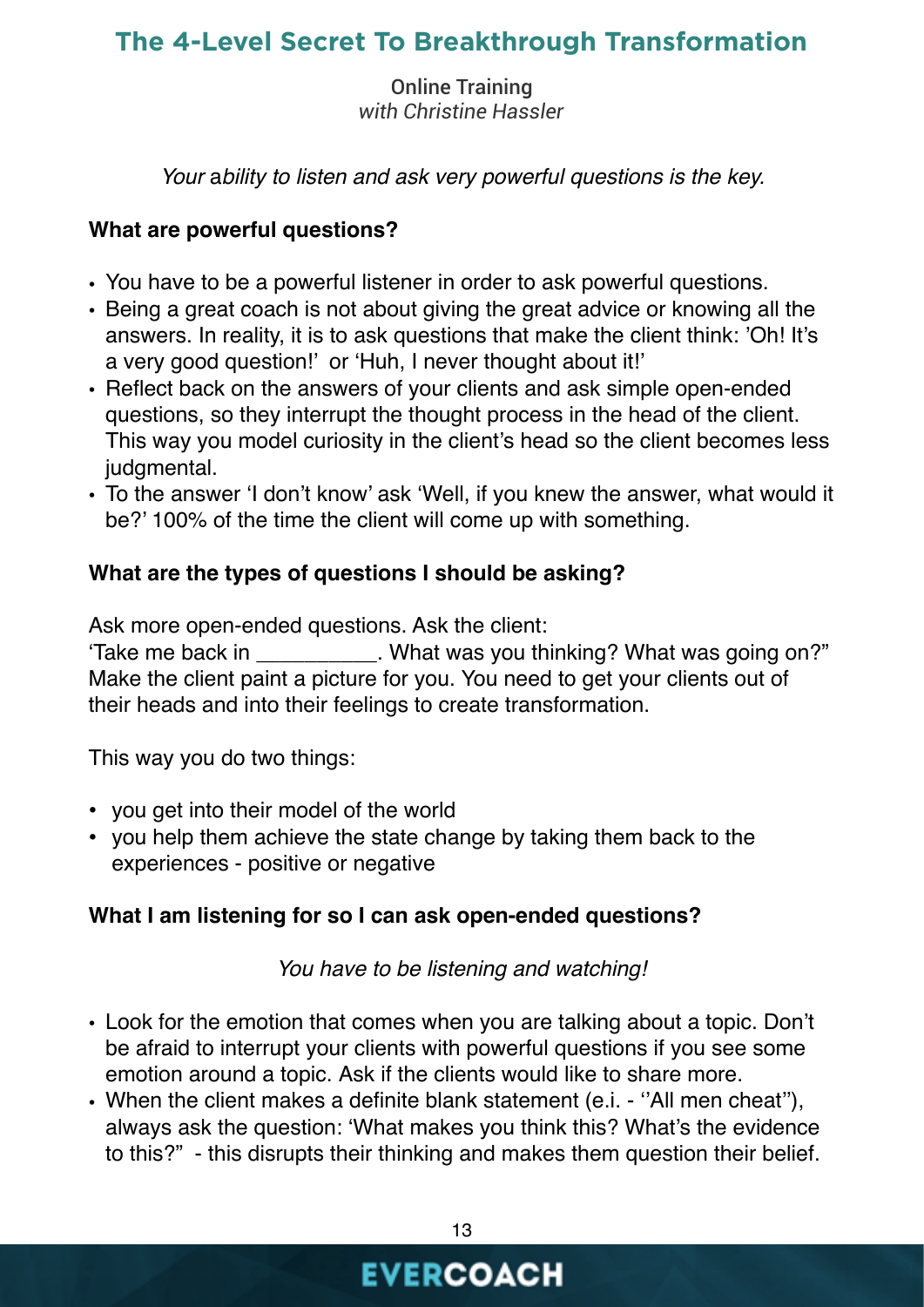Online Training *with Christine Hassler*

**What are the objections I have coming to my mind? What are those "Buts" that I think can happen during the conversation?** 

It's all great, but **It's** all great, but **It's** all great the state of  $\mathbb{R}$ 

It's all great, but **Exercise 20** and the set of the set of the set of the set of the set of the set of the set of the set of the set of the set of the set of the set of the set of the set of the set of the set of the set

It's all great, but **Exercise 20** and  $\mathbf{I}$  is a set of  $\mathbf{I}$  is a set of  $\mathbf{I}$  is a set of  $\mathbf{I}$  is a set of  $\mathbf{I}$  is a set of  $\mathbf{I}$  is a set of  $\mathbf{I}$  is a set of  $\mathbf{I}$  is a set of  $\mathbf{I}$  is a se

*"The art of coaching is being present. It's creating a really safe space and being very curious and asking a lot of questions." - Christine Hassler*

**What is that one thing I can change to start being more present with my clients?** 



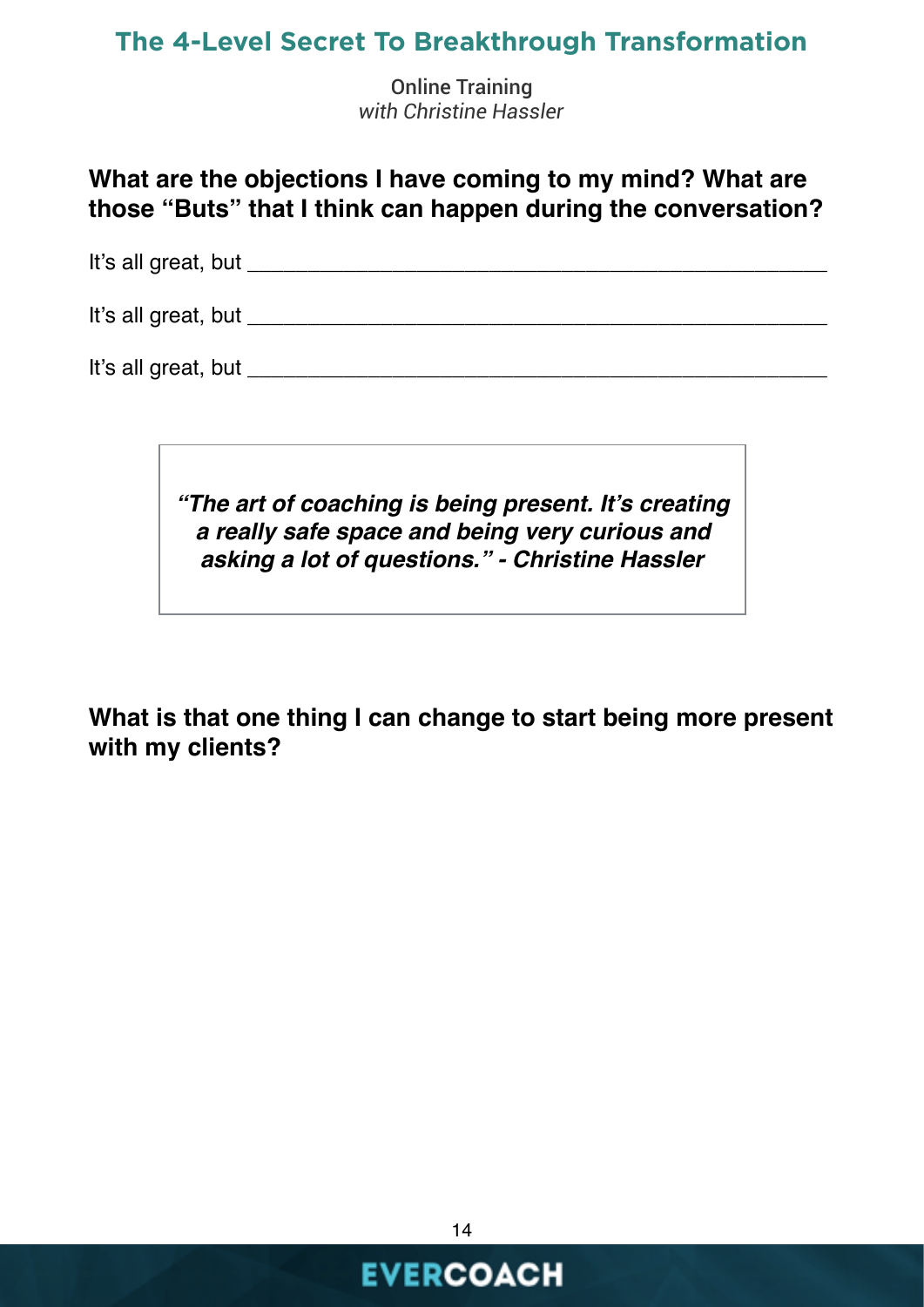Online Training *with Christine Hassler*

### SELF-REFLECTION

The right questions can spur your subconscious to feed you the right answers. So ask yourself. . .

**What does my ideal conversation with the client look like?**

**How do I imagine my life changing 3 months from now if I learned Christine's secret and used it regularly in my coaching?**

**What would it mean to me if I became better at tapping into the right triggers the client has? Why is it important for me to have that transformation with my client?**



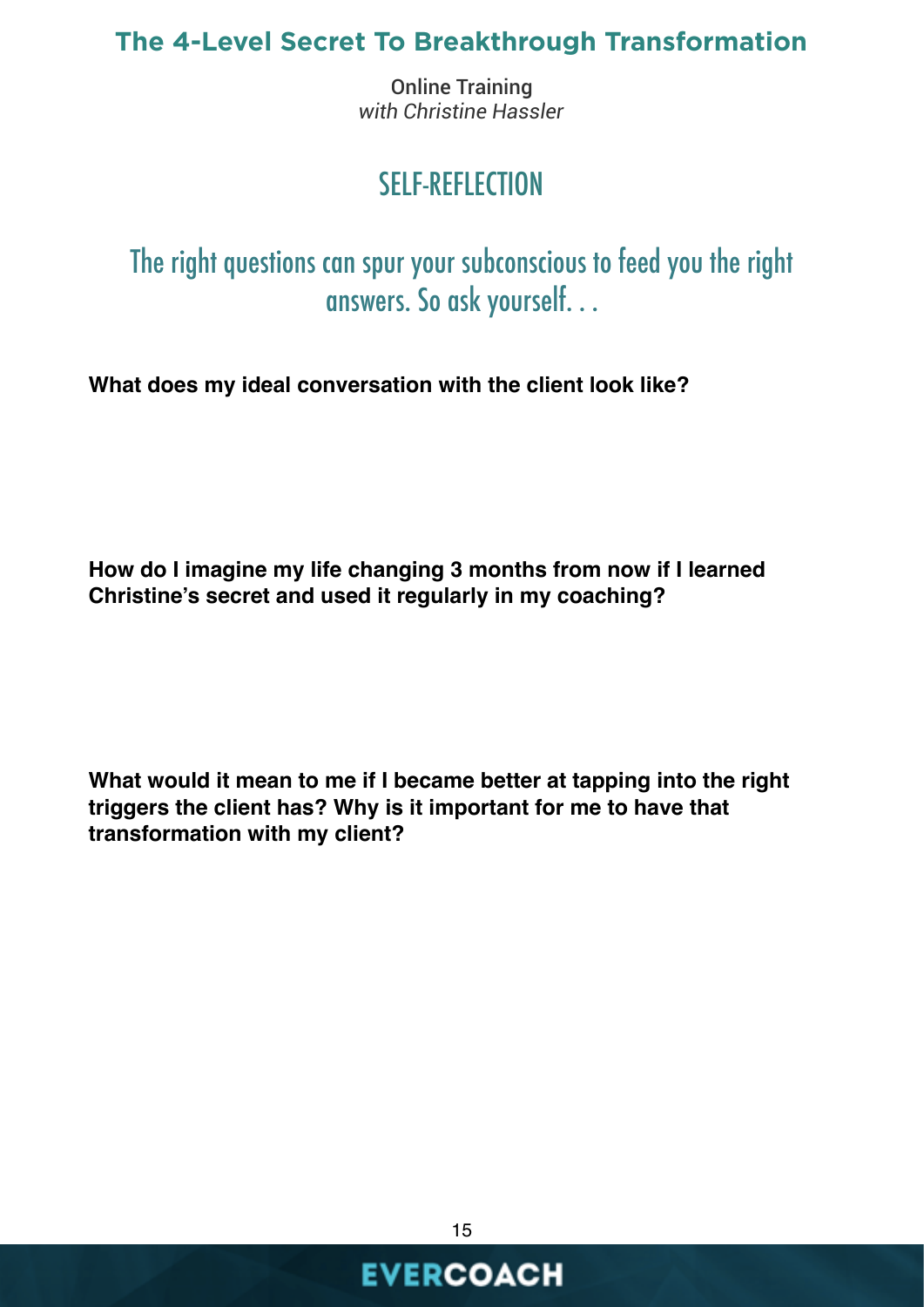Online Training *with Christine Hassler*

#### *"Modern day coaching creates a space where we realize that we have to, out of integrity, be able to hold a space for our clients to be emotional."- Christine Hassler*

**What would it be like if I were able to serve more people and make the impact I've always wanted to make through my powerful coaching?**

**How would it feel if my fears were shattered and I could create a lifestyle that makes me find and enroll clients easily and effortlessly?** 

**What can I do today to start using the right methods and have everything available for me regarding success, contribution, and abundance?** 

16